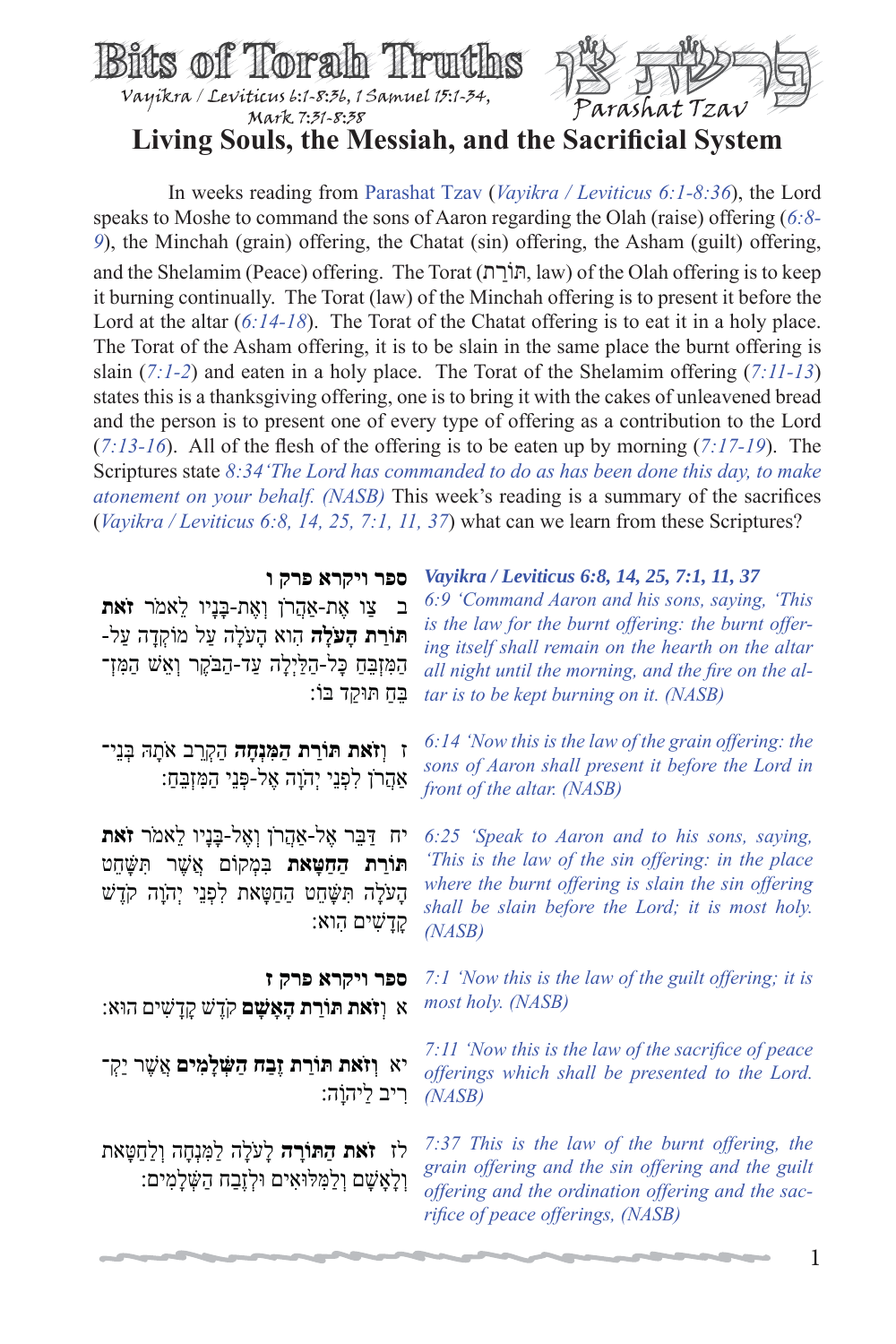According to the books of Genesis and Exodus, God chose the people of Israel and called them an *"am segulah"* meaning *"a treasured people"* (see *Shemot / Exodus 19:5, Devarim / Deuteronomy 7:6*). Note that prior to the book of Leviticus, the Lord God Almighty functioned *"on the outside"* and we learn in Exodus that the Lord led His people out of Egypt, made a covenant with them at Sinai, and has taken residence among them in the Mishkan (Tabernacle). The Lord is *"in the midst of the people,"* a fulfillment of His promises spoken of throughout the Torah. The book of *Leviticus* reveals how to be in relationship with Him, and the key is found within the sacrificial system.

 According to the Torat (law) of the sacrifice, when a person acts in disobedience to the Lord (when he sins) he is to bring a sacrifice, where God allows the death of the sacrifice to take the place of the sinner. The guilty person lays his hand upon the head of the animal and confesses his sins before God. When the Lord sees the shed blood ascending in smoke, He forgives the sinner based on his faith and Teshuvah (repentance). Why does God allow the death of a animal to take the place of a human being? According to the Scriptures, when a person sins against the Lord, he deserves to die. The accuser comes before God and makes a case against the person's Neshama (Soul), were our sin forfeits the neshama (the soul). According to the book of Genesis, God created a *"Nefesh Chai"* (הָפָּשָׁ חָיָה, Living Soul) in all creatures. Bereshit / Genesis 1:24 states that He created a *Nefesh Chai* in the cattle (the beasts of the field).

> **ספר בראשית פרק א** כד ַויֹּ ֶאמר ֱא ִֹלהים ֵ תּוֹצא ָה ֶאָרץ **נֶ ֶפשׁ ַחיָּה** ְל ִמינָהּ ְבּ ֵה ָמה ָוֶר ֶמשֹ ְו ַחיְתוֹ־ ָאֶרֶץ לְמִינַהּ וַיִּהִי-כֵן: כה ַוַיַּעֲשׂ אֱלֹהִים אֶת-חַיַּת הָאַרֶץ לְמִינַהּ וְאֶת-ָהֲבָהֶמָּה לְמִינַהּ וְאֶת כָּל-רֵמֶשׂ הָאֲדָמָה לְמִינֵהוּ וַיַּרְא אֱלֹהִים כִּי-טוֹב:

## *Bereshit / Genesis 1:24-25*

*1:24 Then God said, 'Let the earth bring forth living creatures after their kind: cattle and creeping things and beasts of the earth after their kind'; and it was so. 1:25 God made the beasts of the earth after their kind, and the cattle after their kind, and everything that creeps on the ground after its kind; and God saw that it was good. (NASB)*

Note the NASB translates *"Nefesh Chai"* as *"living creatures,"* choosing not to takethe more literal meaning *"living soul."* The Lord God Almighty gave each living creature a *Nefesh Chai* (a living soul); the difference between man and beast is that the Lord did something unique in the creation of man, He *"Nishmat Chaim"* (נשְׁמַת חַיִּים, breathed heavily life) into man and woman (see *Bereshit / Genesis 2:7*). It is within this unique creation, the Lord Himself literally breathing life into man that draws the distinction between man and beast. It is within the sacrificial system that one *"Nefesh Chai"* is given in substitute for another *"Nefesh Chai"* that enables us to draw near to the Lord in the forgiveness of sins. Regarding the sacrificial system, is it the death of the *Nefesh Chai* that results in our ability to draw near to the Lord?

Reading through Parashat Tzav, the sacrifices are listed in a particular order: